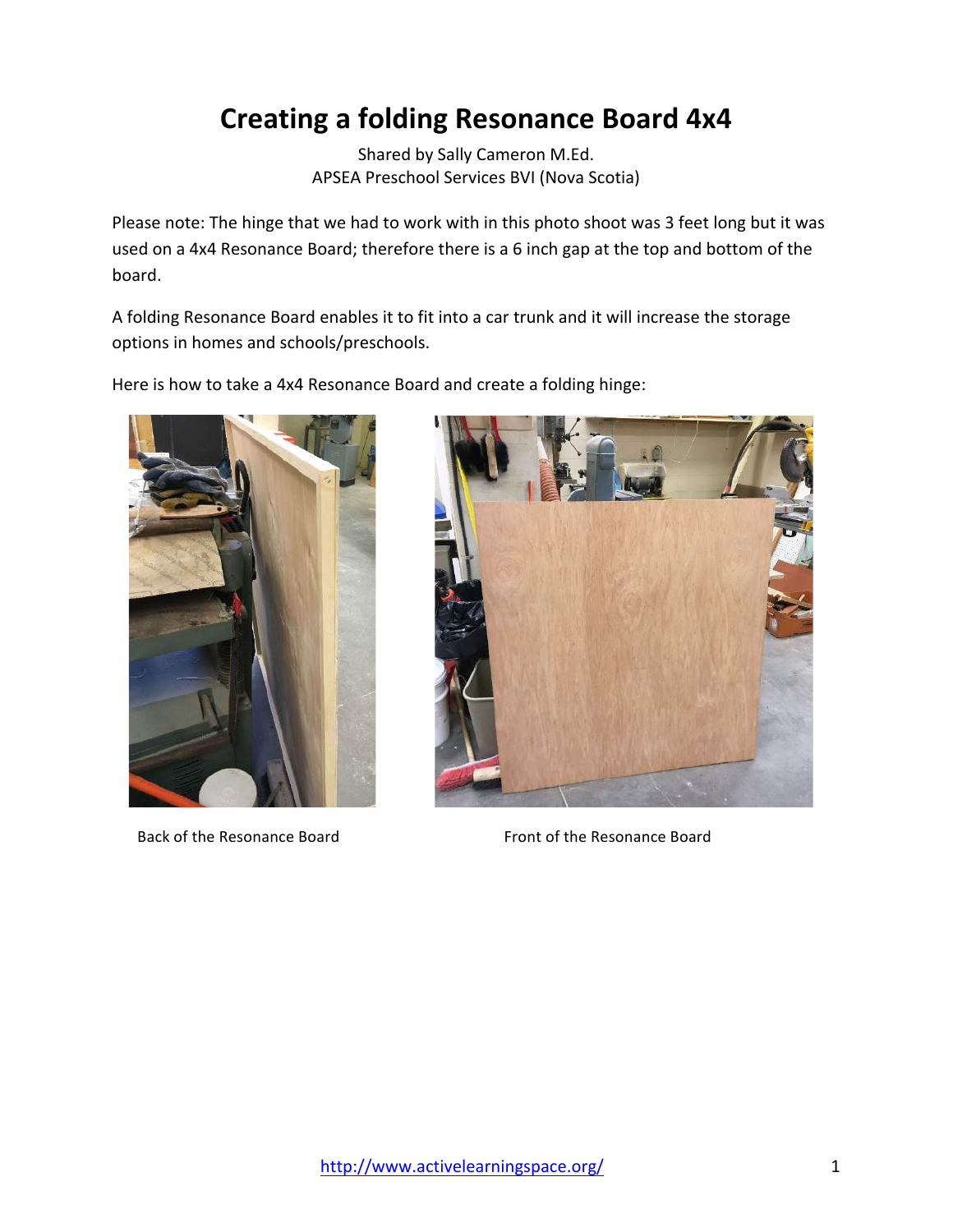



Use a table saw to cut the Resonance The supplies: LePage: PL Premium 3X & Board in half *National Community Caulking gun, 3-foot hinge, packing tape caulking gun, 3-foot hinge, packing tape* (not pictured: a popsicle stick)





Glue down one side of the hinge. The summary ensure glue is evenly distributed with a popsicle stick.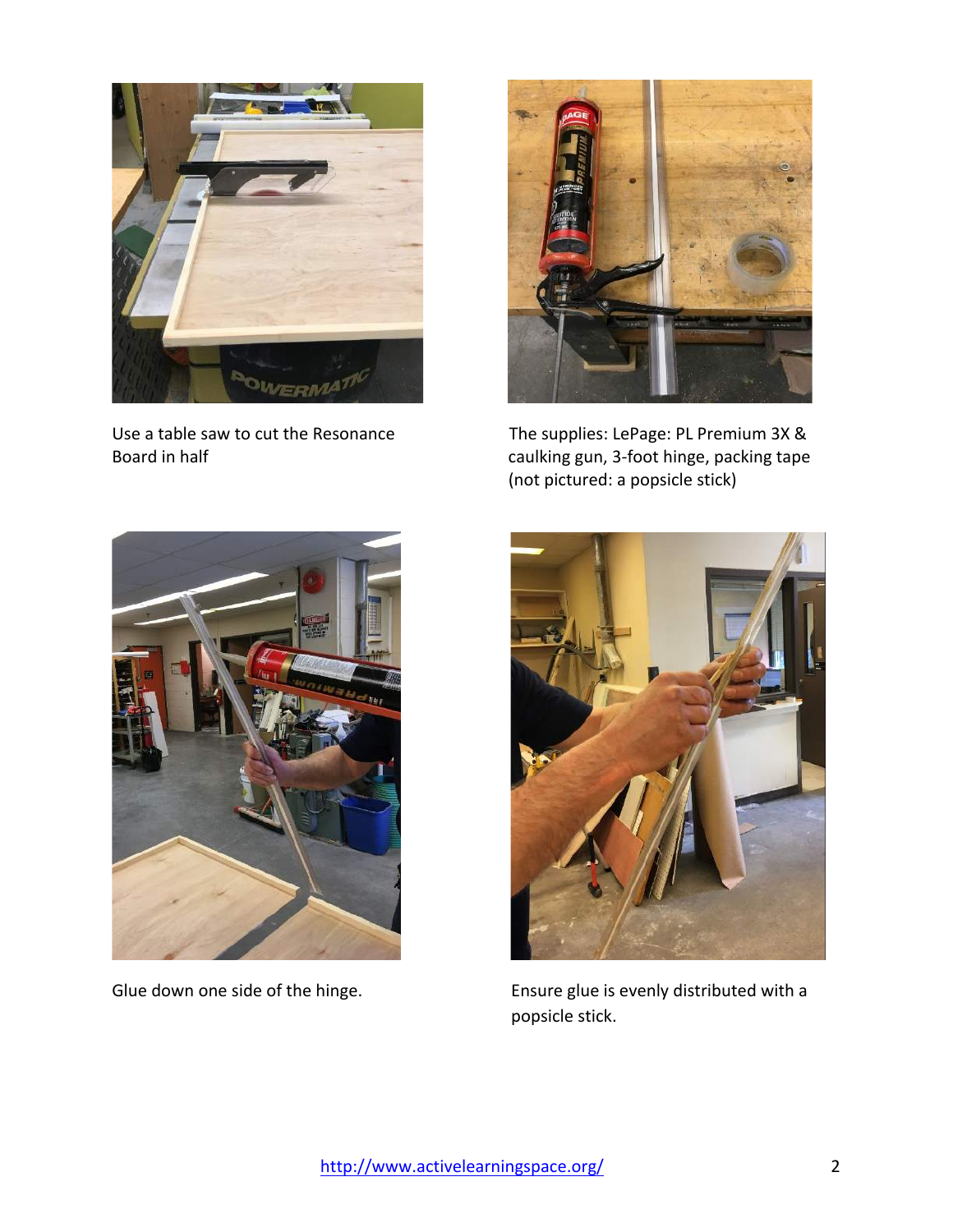

Insert the hinge on one side of the Resonance Board The glued hinge on both sides with a 6 Note: The flexible white part of the hinge is facing  $\quad$  inch gap on both ends. down to enable the board to fold. If it is facing up, NOTE: Our maintenance staff does glue the lip around the board will not let it bend. The special hinges in place on the



resonance board. The Amazon site states that glue is not needed, but to be on the safe side we do glue it. Plus it helps with the longevity of the board.



Use packing tape to ensure the board is held Let the board dry for at least 24 hours. in place while the glue dries.